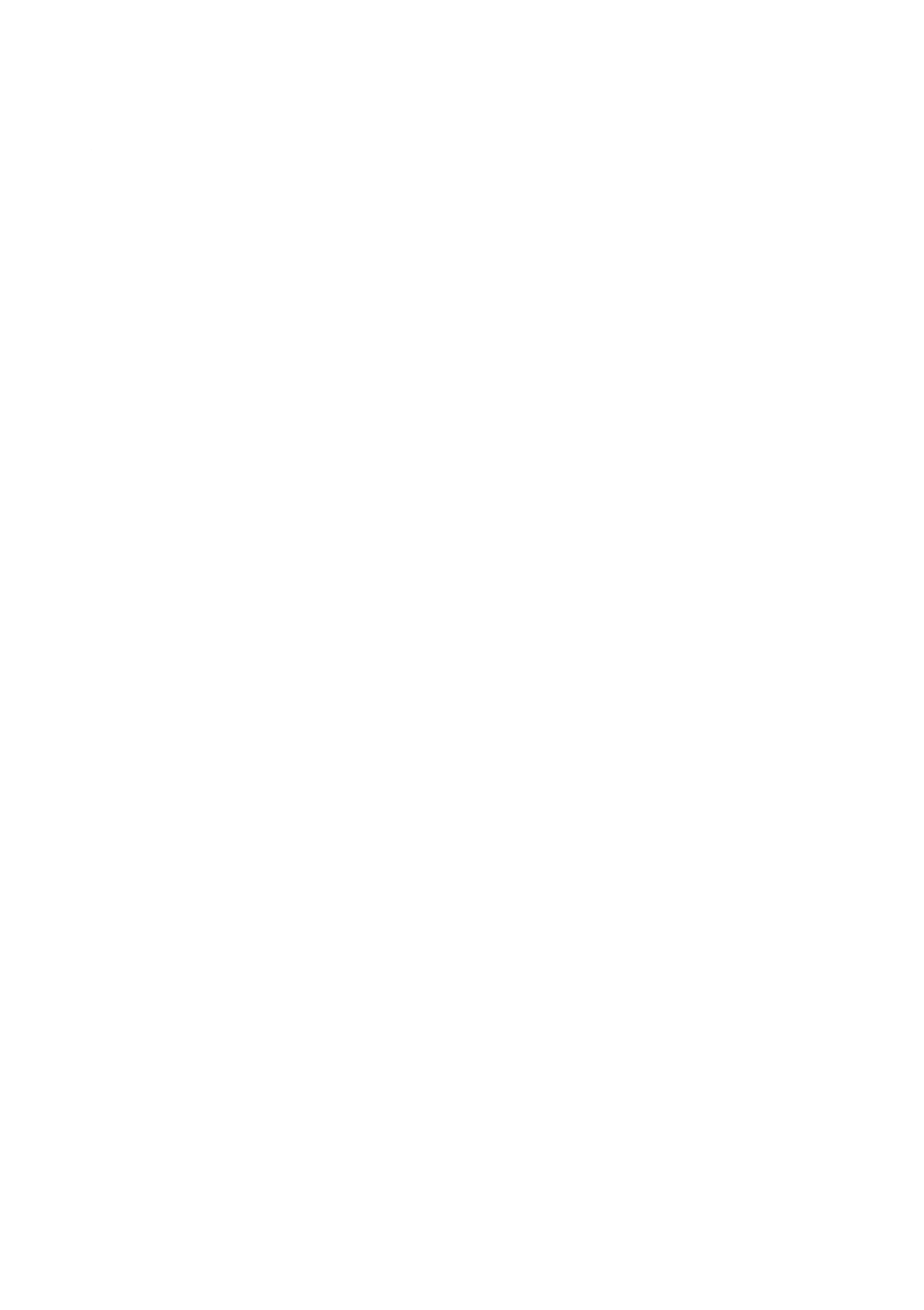

# **Trademark**:

**XTOOL** is the registered trademark of Shenzhen Xtooltech Co., Ltd. In countries that the trademarks, service marks, domain names, logos and the name of the company are not registered, Xtool claims that it still reserves the ownership of the unregistered trademarks, service marks, domain names, logos and the company name. All other marks for the other products and the company's name mentioned in the manual still belong to the original registered company.

## **Copyright**:

You may not use the trademarks, service marks, domain names, logos and company name of Xtool or other companies mentioned without written permission from the trademark holder.

## **Responsibility**:

Xtool shall not be liable for any incidental or consequential damages or for any economic consequential damages arising from the accidents of individual users and the third parties, misuse or abuse of the device, unauthorized change or repair of the device, or the failure made by the user not to use the product according to the manual.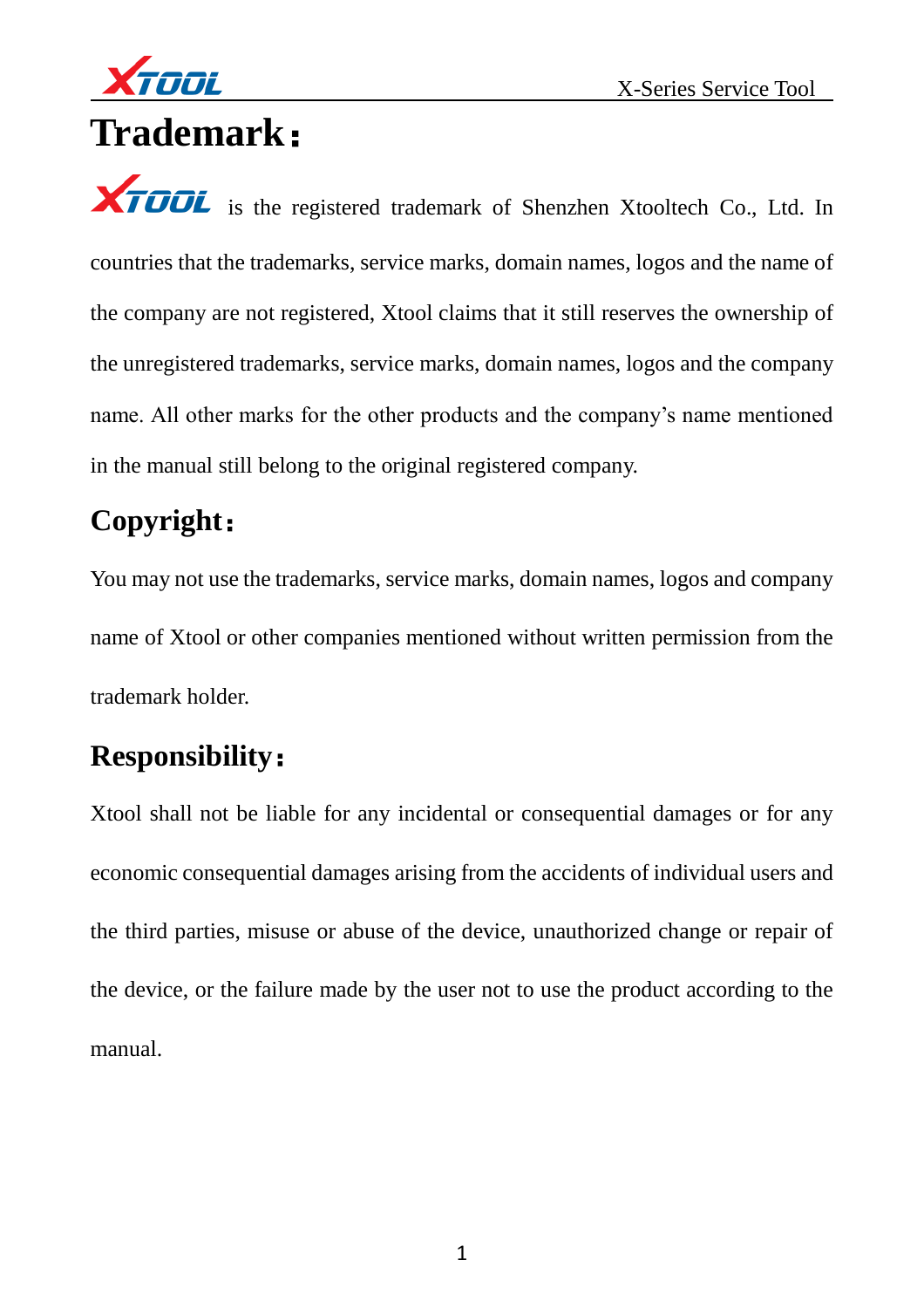

# **After sale**:

After-Sale Service Hotline(0086-755-21670995/86267858) Email: aftersales-services@xtooltech.com Official website:http://www.xtooltech.com

## **Safety**:

This product is intended for automotive technicians only.

 When the engine is running, please keep the maintenance area well ventilated, properly connect the engine and the building's exhaust system. The carbon monoxide generated by the engine will cause the body to be unresponsive and even cause serious personal injury or death.

 Wear ANSI-compliant goggles and keep clothing, hair, hands, tools, diagnostics, etc. away from running or hot engine parts.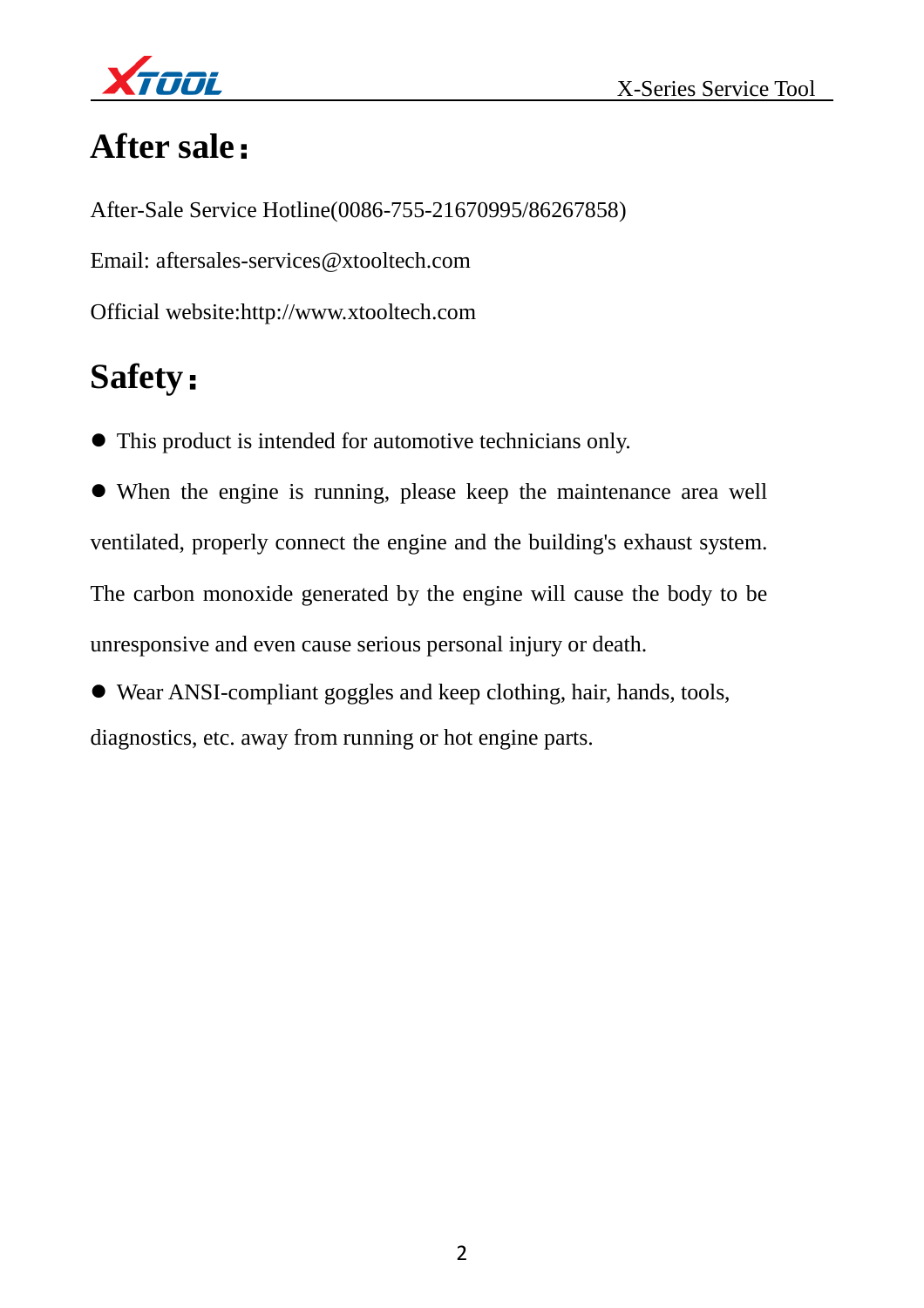

# **Contents**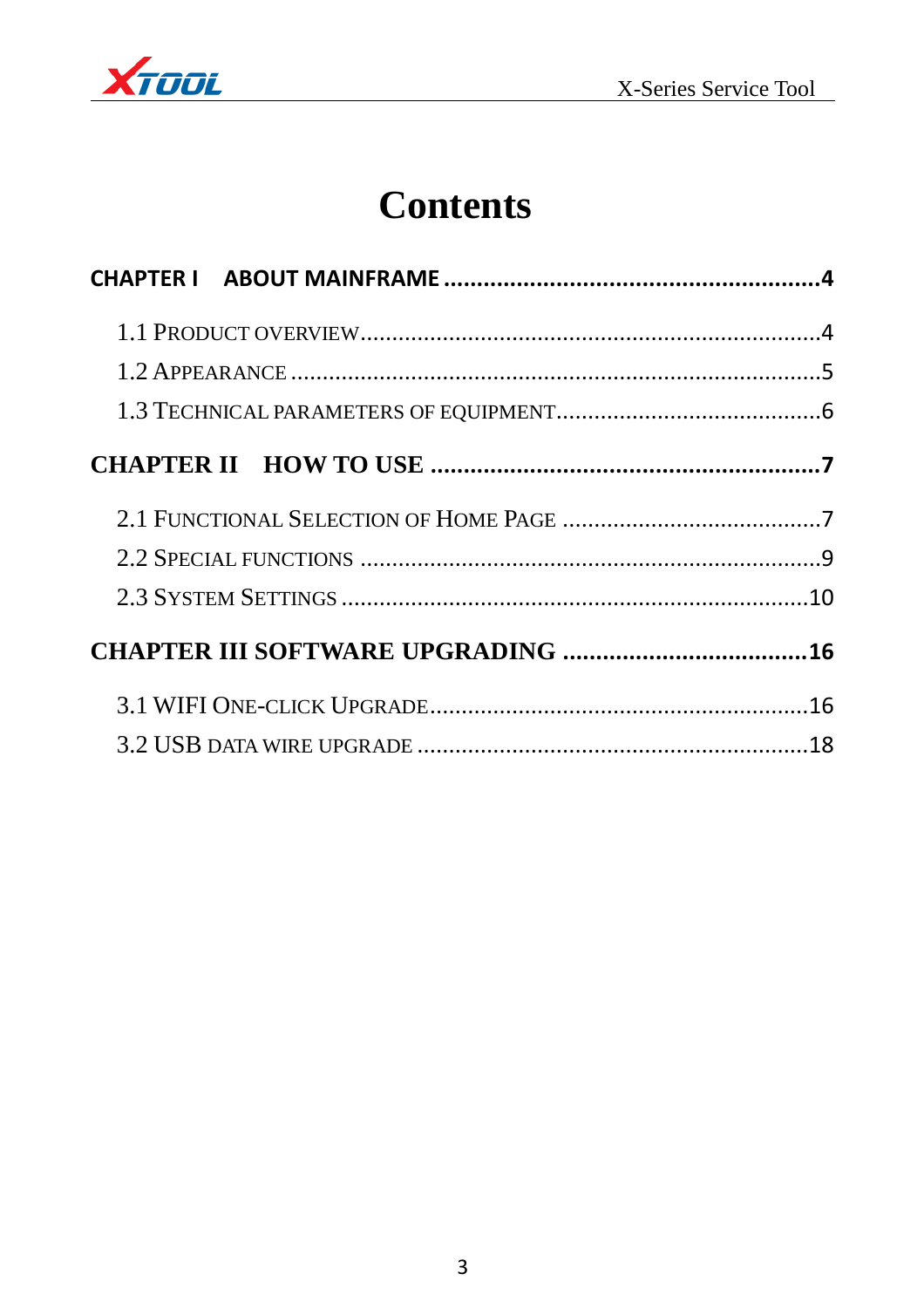

## **Chapter I About Mainframe**

#### **1.1 Product overview**

X300P and X100Pro2 are service tools for special functions of automobiles produced by Shenzhen Xtooltech CO., LTD .

X300P includes maintenance reset, EPB replacement, OBD II, tooth learning,

BMS battery replacement, TPS throttle relearn, tire pressure reset, electronic

steering matching, ABS bleeding function and so on.

X100Pro2 includes key programming and dashboard recovery.

These two equipments is anti-seismic and durable which can meet the actual

needs of different users such as automobile repair plants and fast repair shops.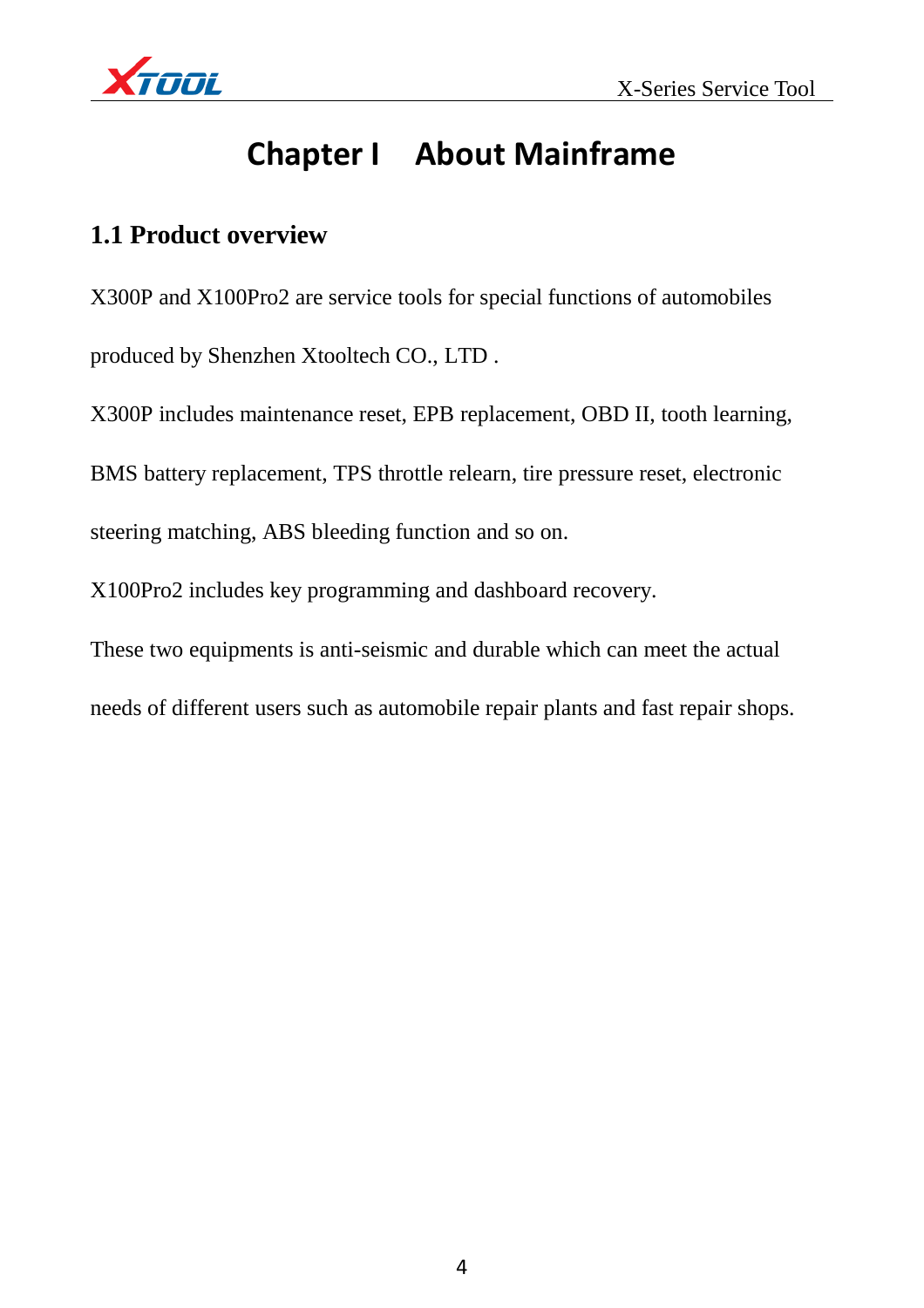

## **1.2 Appearance**



| LCD display   | Display product function menu     |  |
|---------------|-----------------------------------|--|
| Return        | Cancel the selection or return to |  |
|               | the previous menu                 |  |
| Direction key | Up/Down: Move the menu            |  |
|               | up/down in menu mode;             |  |
|               | Left/Right: You can view          |  |
|               | information on the front/next     |  |
|               | screen.                           |  |
| Trigger       | WIFI Connection Key               |  |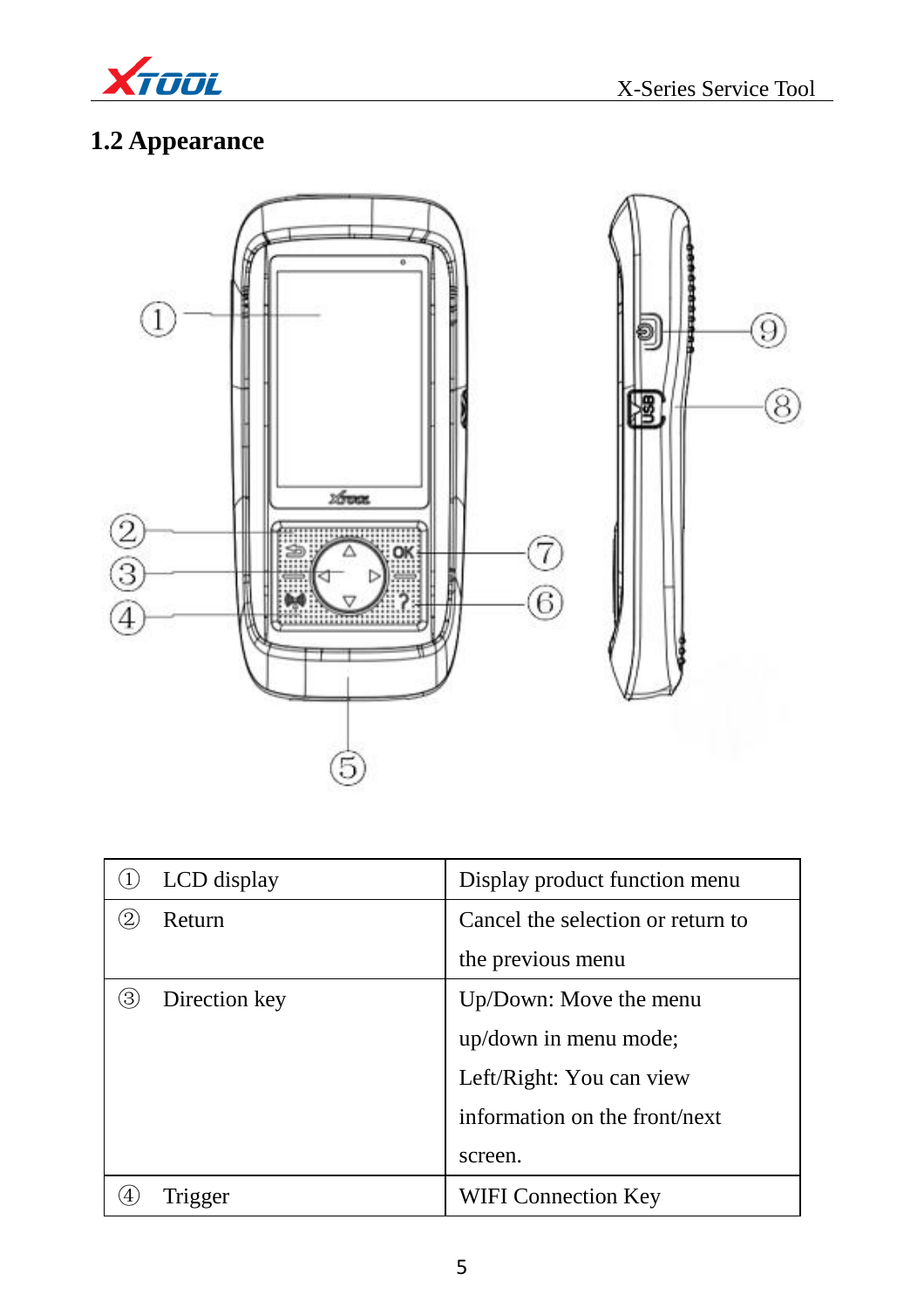

| 5  | DB15 connector       | Connect $X300P/X100Pro2$ to   |
|----|----------------------|-------------------------------|
|    |                      | <b>OBD II Port of vehicle</b> |
|    | assist               | Providing assist information  |
|    | OК                   | Confirm selection             |
| ΄8 | <b>USB</b> interface | Connect X300P/X100Pro2 to     |
|    |                      | computer for software updates |
|    | Reserved key         |                               |

## **1.3 Technical parameters of equipment**

| Monitor:             | 320x480 dpi TFT color display screen |  |
|----------------------|--------------------------------------|--|
| Working voltage:     | 9V-18V                               |  |
| Working temperature: | $-10^{\circ}$ C-60 $^{\circ}$ C      |  |
| Storage temperature: | $-20-70$ °C                          |  |
| Appearance size:     | $200\times92\times33$ mm             |  |
| Weight:              | 0.35kg                               |  |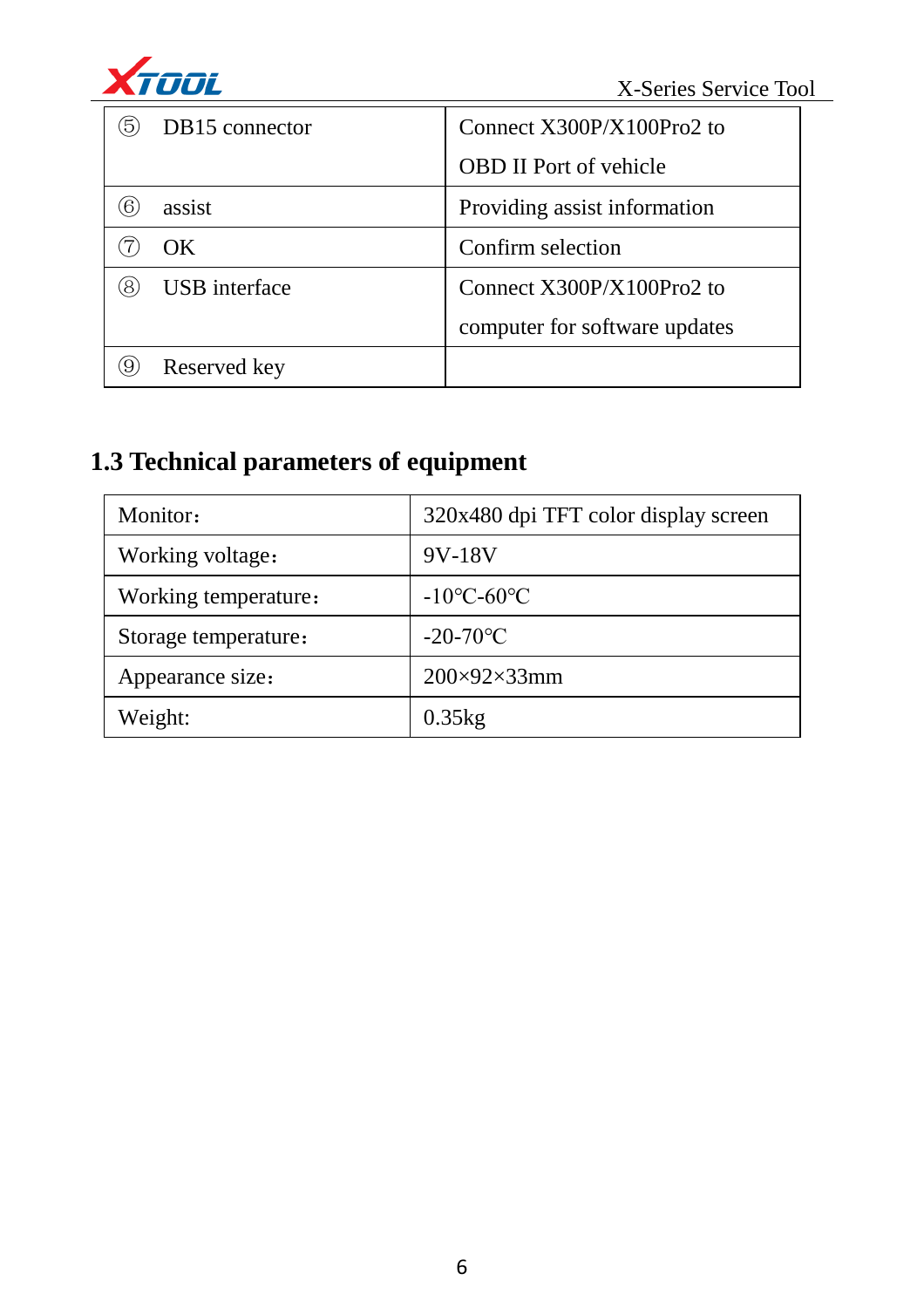

## **Chapter II How to Use**

### **2.1 Functional Selection of Home Page**

Use the up/down key and left/right key to switch, select the corresponding function and click OK to enter.



(X300P)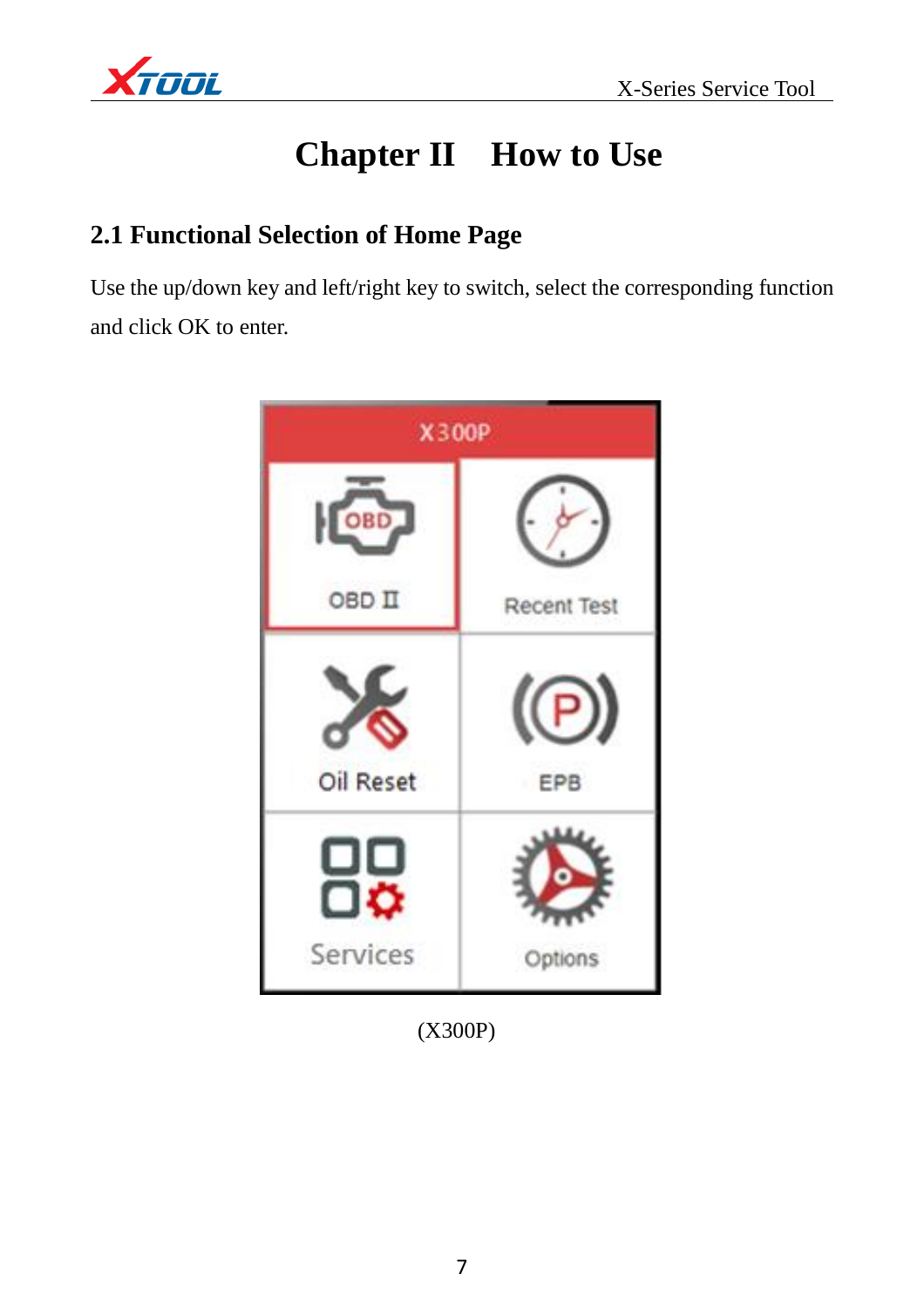



| X100PRO2                 |                    |  |
|--------------------------|--------------------|--|
|                          |                    |  |
| Immobiliser              | <b>Recent Test</b> |  |
| $\overline{\phantom{0}}$ | OBD <sub>-</sub>   |  |
| Eeprom                   | OBD II             |  |
|                          |                    |  |
| DashBoard                | Options            |  |

(X100Pro2)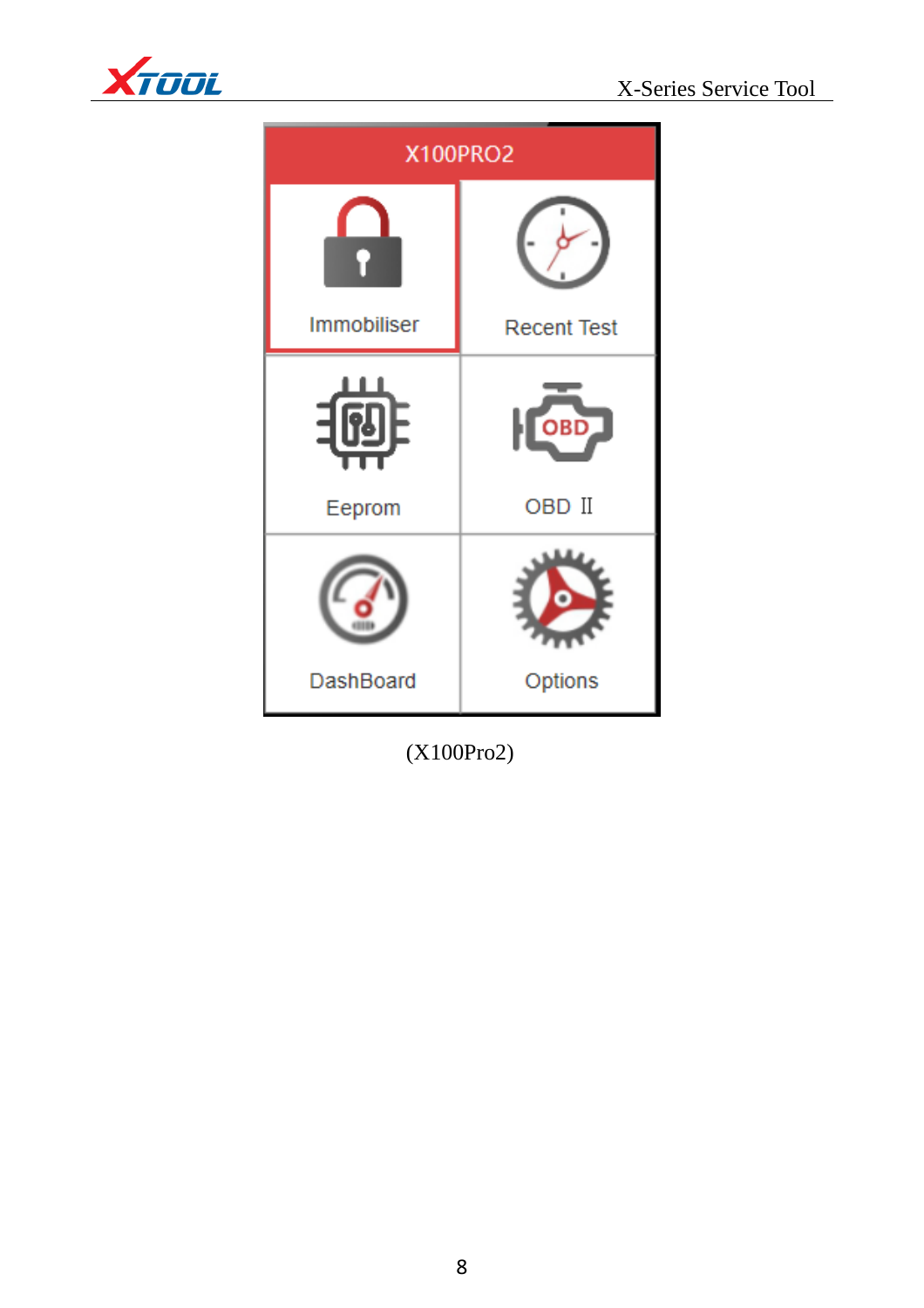

### **2.2 Services**

Select services, you can select special functions by pressing up/down key, press OK key to enter.

| <b>Services</b>     |
|---------------------|
| 1 EPS               |
| 2 ABS               |
| 3 BMS               |
| 4 TOOTH             |
| 5 TPS               |
| <b>6 TPMS Reset</b> |
| 7 Dashboard         |
| 8 DPF               |
| 9 Window Init       |
| 10Gear Box Match    |
| (X300P)             |

For X100Pro2, you can directly enter Immobiliser, dashboard, eeprom or OBDII menu directly from the home page.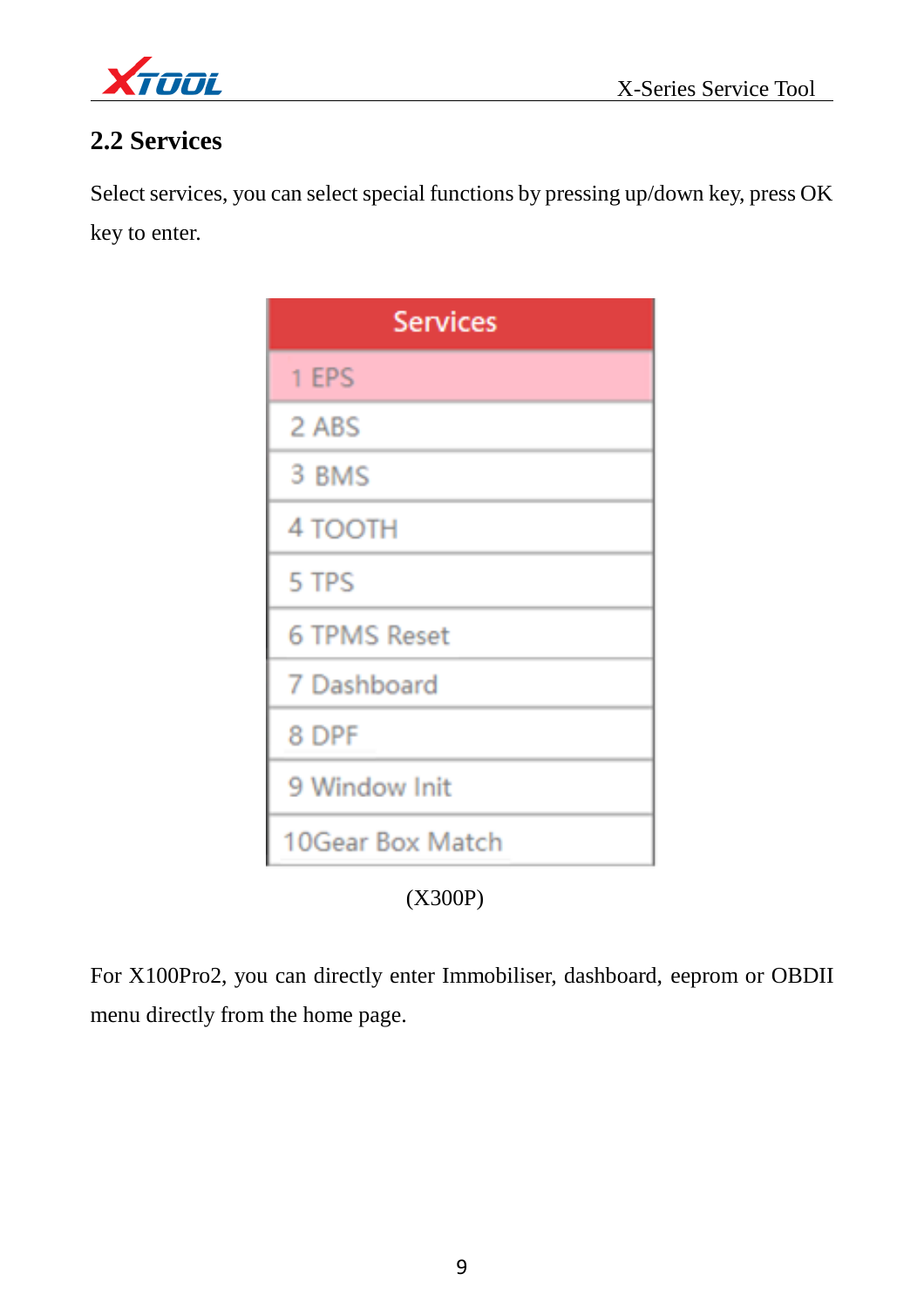

### **2.3 System Settings**

Select options to enter, you can choose WIFI settings, language settings, unit settings, software upgrades by up/down keys.

| Options             |  |  |
|---------------------|--|--|
| <b>WiFi Setting</b> |  |  |
| Upgrade             |  |  |
| <b>Unit Setting</b> |  |  |
| Language            |  |  |
| Sound               |  |  |
| About               |  |  |
|                     |  |  |
|                     |  |  |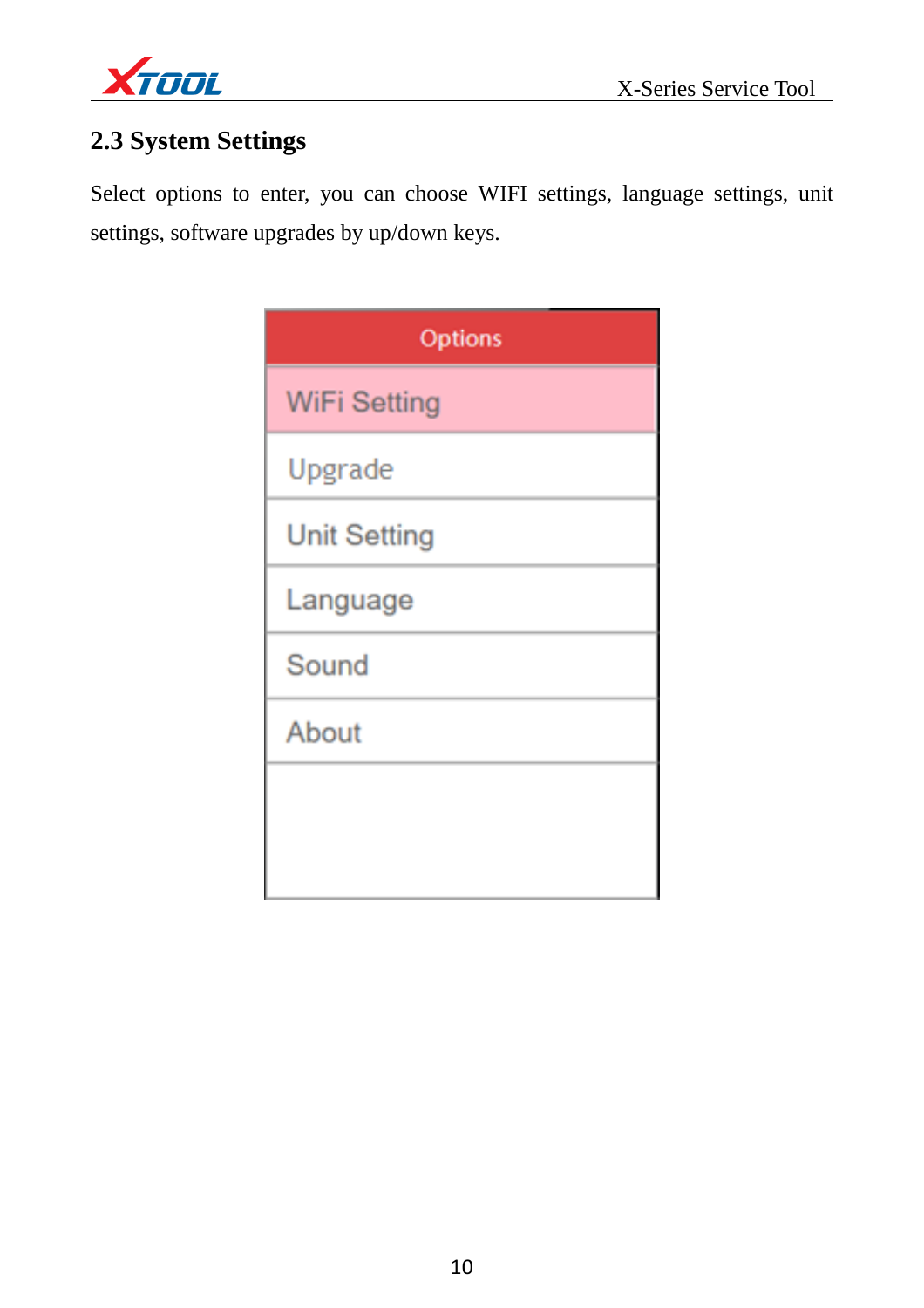

#### **2.3.1 WIFI settings**

Enter the WIFI settings, click OK to open the WIFI switch, connect the WIFI, click OK to enter the password, and then press the trigger button to connect, as shown below.

| <b>WiFi Setting</b>     |             |    |  |
|-------------------------|-------------|----|--|
| <b>Wireless Network</b> |             |    |  |
|                         | <b>WiFi</b> | ON |  |
| Select Network          |             |    |  |
|                         |             |    |  |
|                         |             |    |  |
|                         |             |    |  |
|                         |             |    |  |
|                         |             |    |  |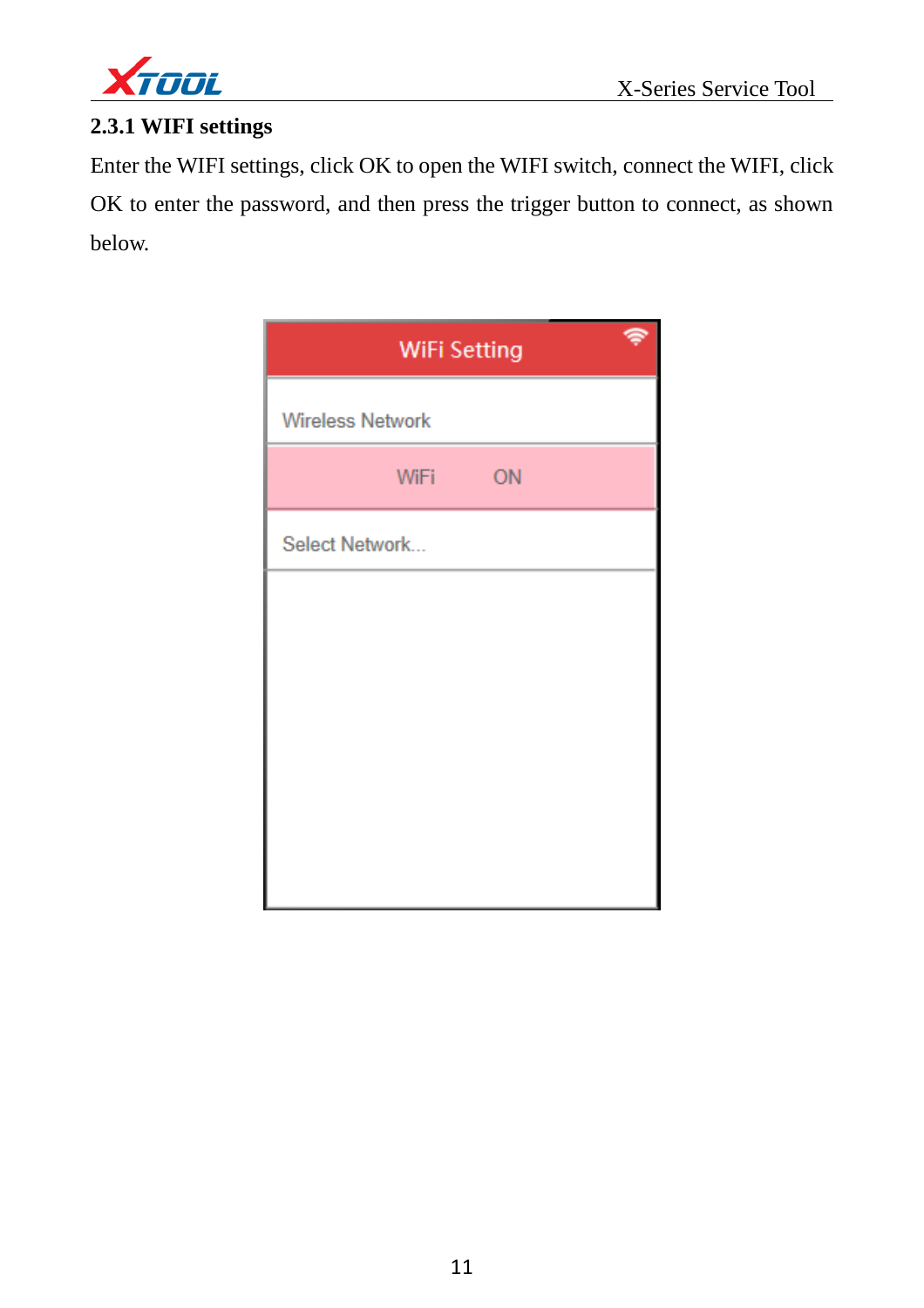

#### **2.3.2 Language settings**

The operating system of this device supports multi-language switching: English, Spanish, French, Portuguese, German, Russian, Polish and Italian. Select the language you need by pressing the up/down button and switch by pressing the OK key, as shown below.

| Language Setting |  |
|------------------|--|
| 1.English        |  |
| 2.Spanish        |  |
| 3.French         |  |
| 4. Portuguese    |  |
| 5.German         |  |
| 6.Russian        |  |
| 7. Polish        |  |
| 8.Italian        |  |
|                  |  |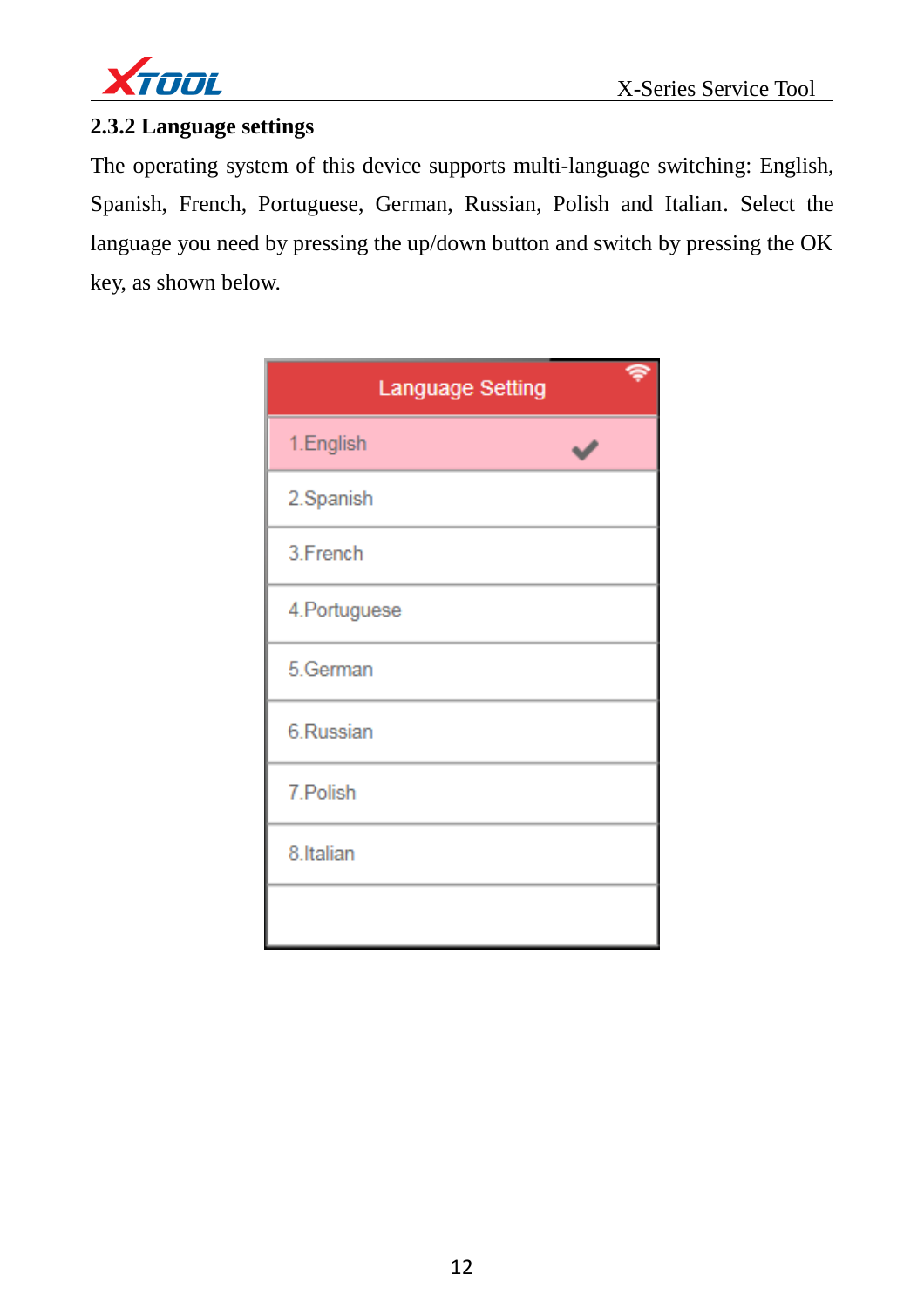

#### **2.3.3 Unit settings**

According to the demand, select Metric or British system by up/down key and switch by OK key, as shown below.

| <b>Unit of Measurement</b> |  |  |
|----------------------------|--|--|
| <b>Metric</b>              |  |  |
| Imperial                   |  |  |
|                            |  |  |
|                            |  |  |
|                            |  |  |
|                            |  |  |
|                            |  |  |
|                            |  |  |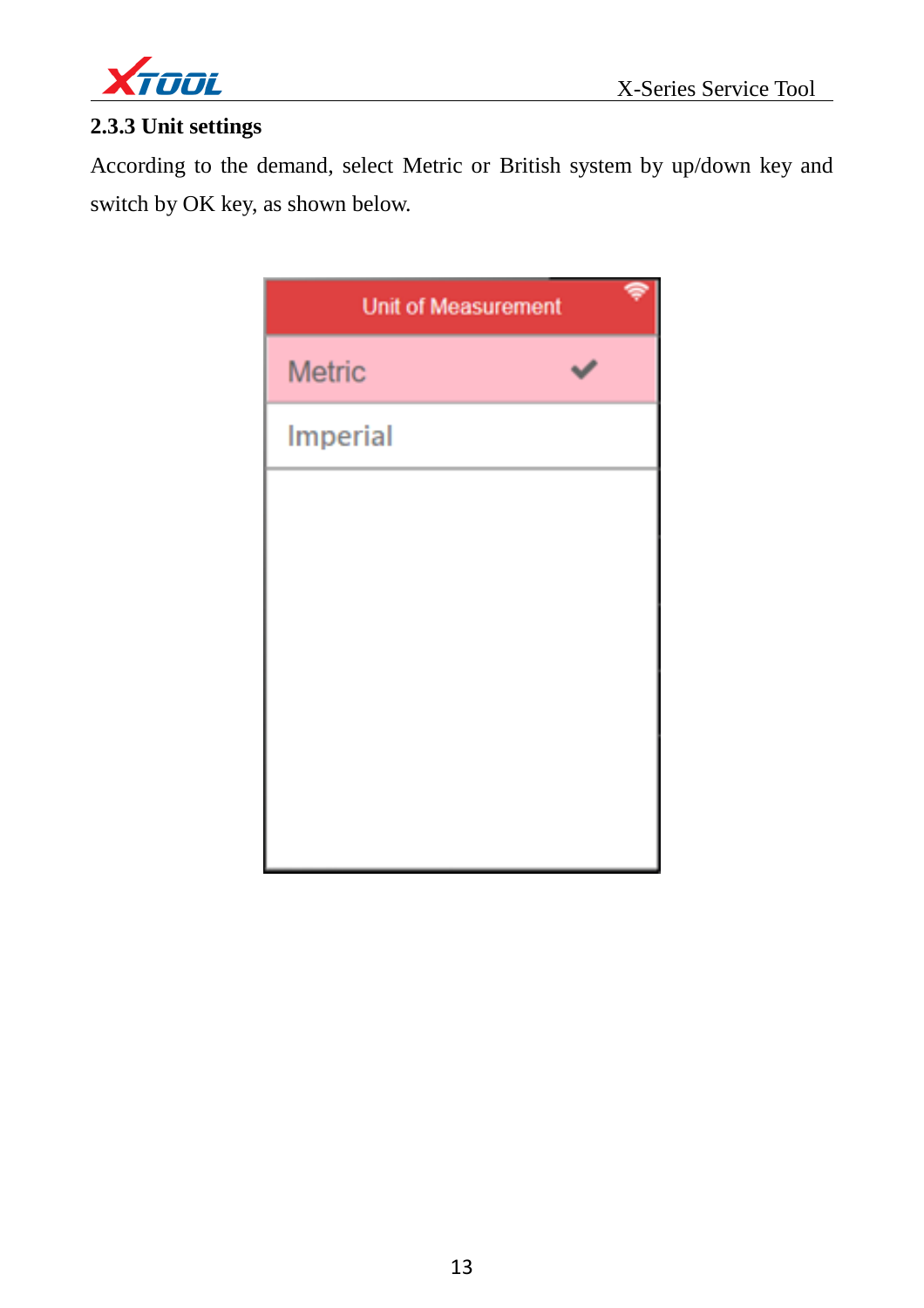

#### **2.3.4 Tip sound settings**

According to the requirement, select whether to open the button prompt tone by up/down key, and switch by OK key, as shown below.

|       | <b>Sound Setting</b> |  |
|-------|----------------------|--|
| 1.ON  |                      |  |
| 2.OFF |                      |  |
|       |                      |  |
|       |                      |  |
|       |                      |  |
|       |                      |  |
|       |                      |  |
|       |                      |  |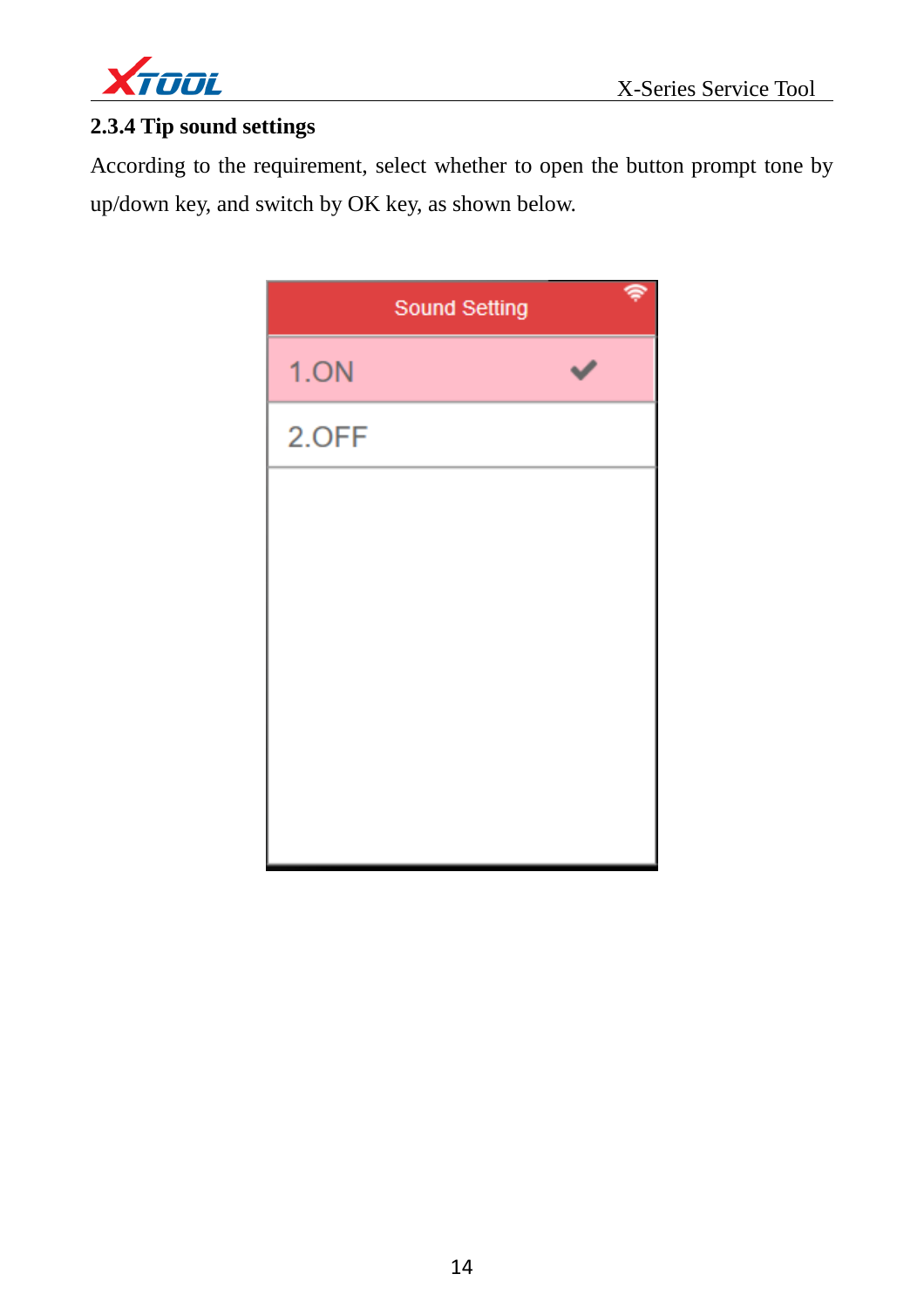



#### **2.3.5 About**

On the page, you can view the current software version and hardware version number.

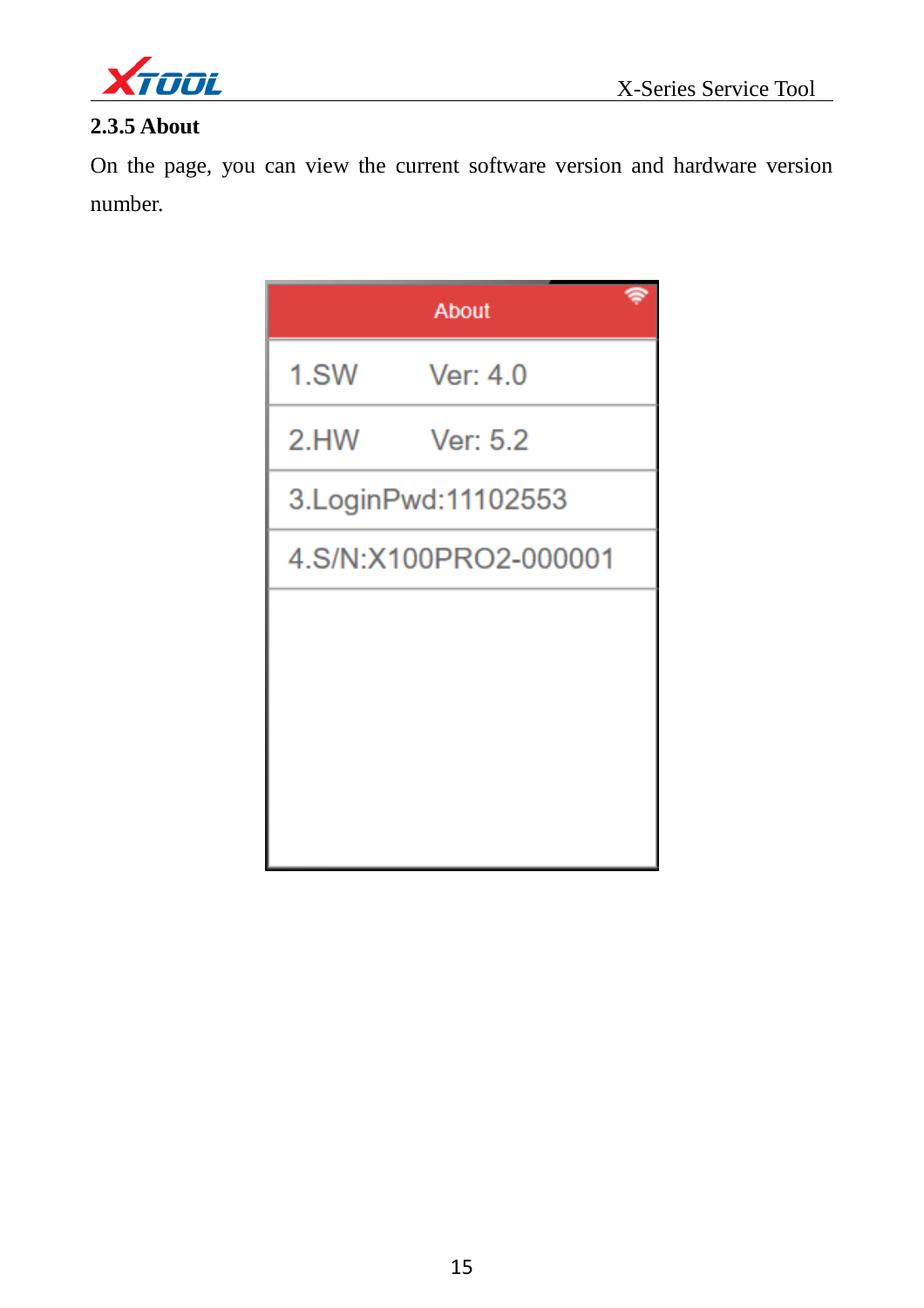

# **Chapter III Software Upgrading**

### **3.1 WIFI One-click Upgrade**

The product supports one-click upgrade through WIFI upgrade. The upgrade module can be selected by up/down keys or all modules can be upgraded by oneclick, and can be returned by pressing the return key.

| Update         |
|----------------|
| 1. WiFi Update |
| 2.USB Update   |
|                |
|                |
|                |
|                |
|                |
|                |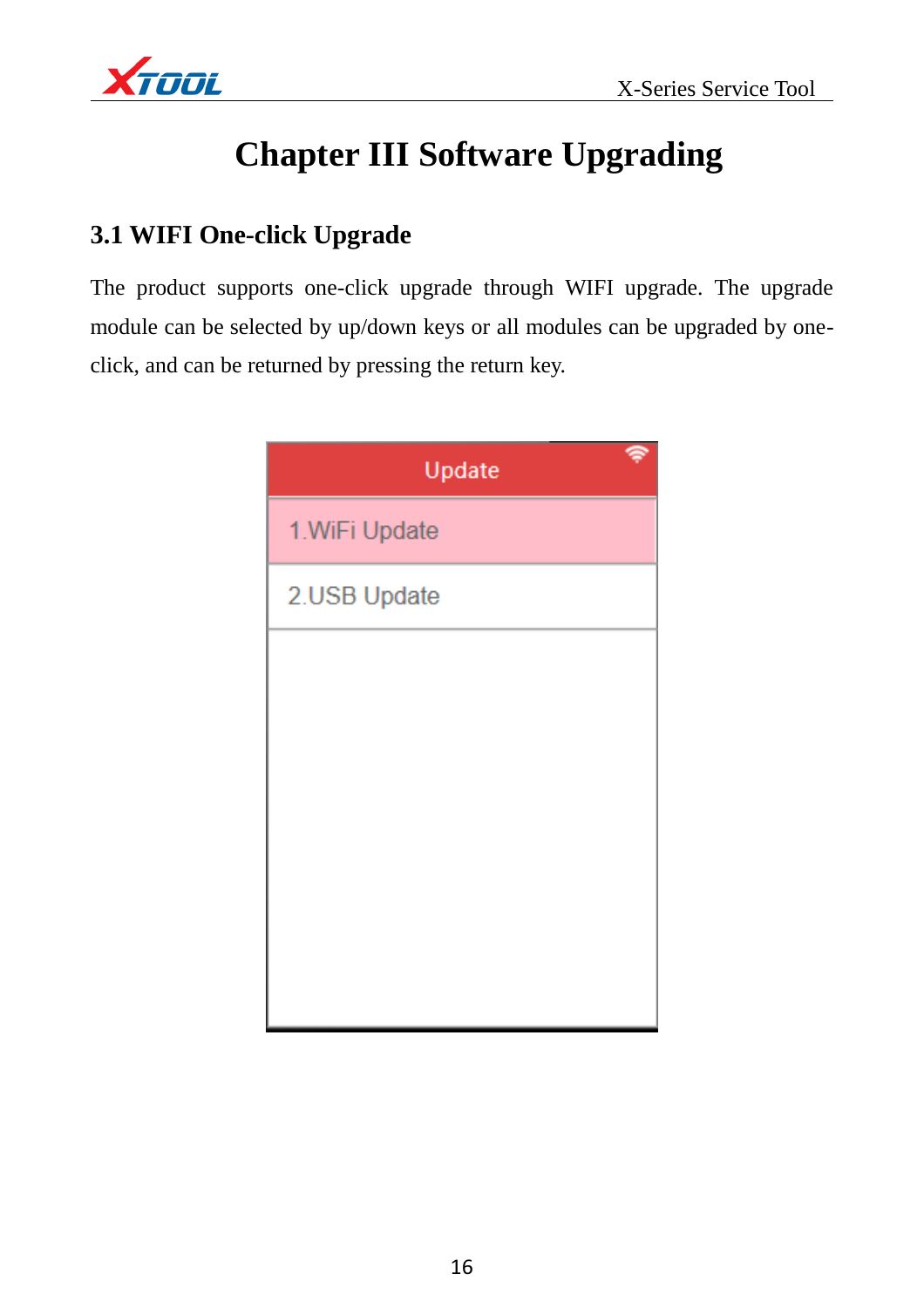

| <b>Auto UPD</b> |  |            |
|-----------------|--|------------|
| <b>OBD</b>      |  | <b>UPD</b> |
| <b>EPS</b>      |  | <b>UPD</b> |
| <b>ABS</b>      |  | <b>UPD</b> |
| <b>BMS</b>      |  | <b>UPD</b> |
| <b>TOOTH</b>    |  | <b>UPD</b> |
| <b>TPS</b>      |  | <b>UPD</b> |
| <b>TPMS Rst</b> |  | <b>UPD</b> |
|                 |  |            |
|                 |  |            |
|                 |  |            |
|                 |  |            |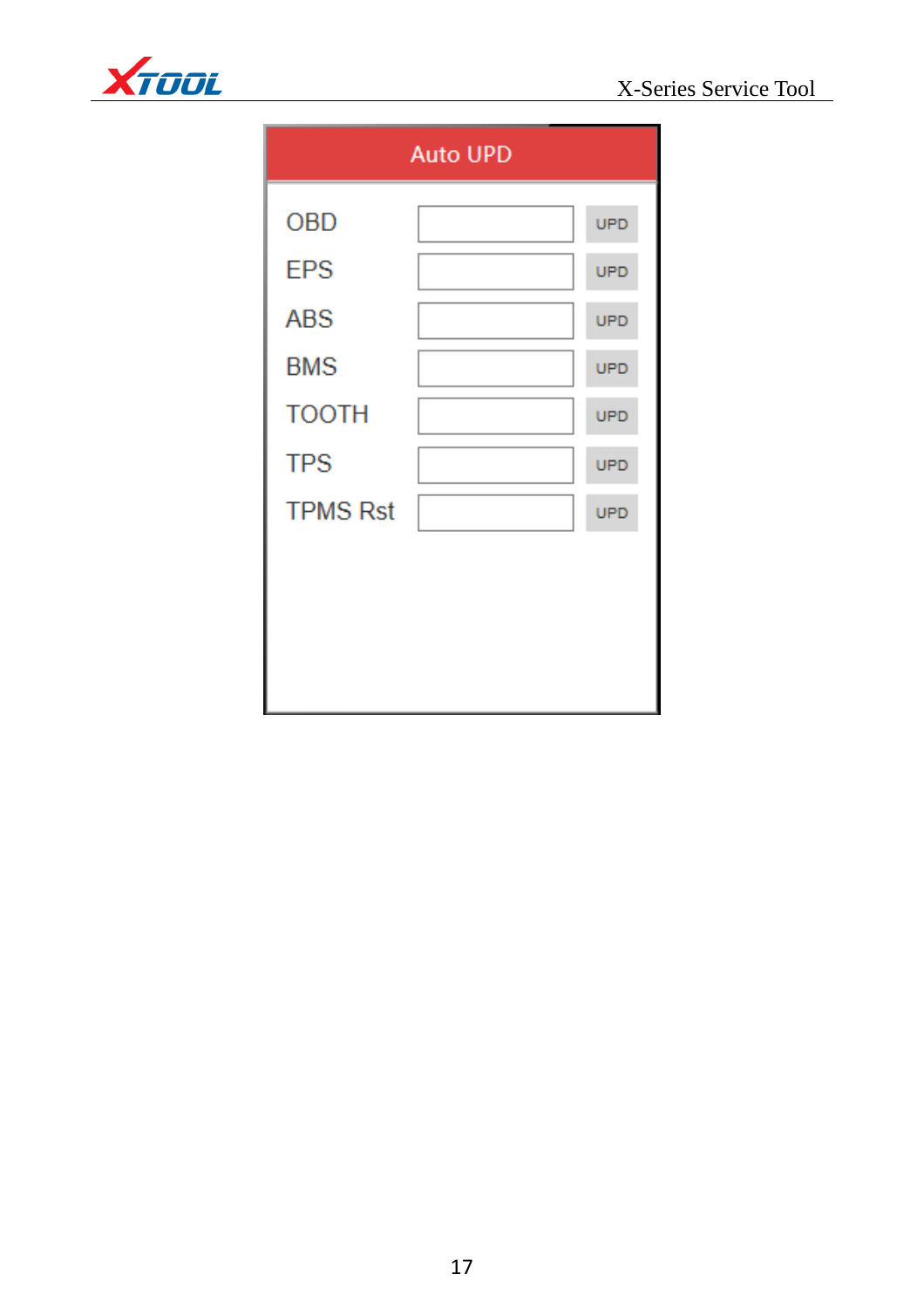

### **3.2 USB data wire upgrade**

The product supports the upgrading of computers through USB connection, and downloads the upgrade program to upgrade the equipment according to the prompt information.

The upgrade method is as follows.

1. Log on the Xtool official website: [www.xtooltech.com,](http://www.xtooltech.com,/) Select 'Download Upgrade Tool' on the page of 'Service&Support' , and install the upgrade tool.

2. Open the upgrade software, enter the product serial number and activation code to log in the software.

3. Connect the X300P/X100Pro2 handheld device to the computer through the USB cable.

4. When the X300P/X100Pro2 handheld device is turned on, the computer software will automatically connect the device and log in.

5. Select installation items for computer software to upgrade procedures.

6. Disconnect the USB cable and restart the X300P/X100Pro2 handheld device to start using the upgrade software.